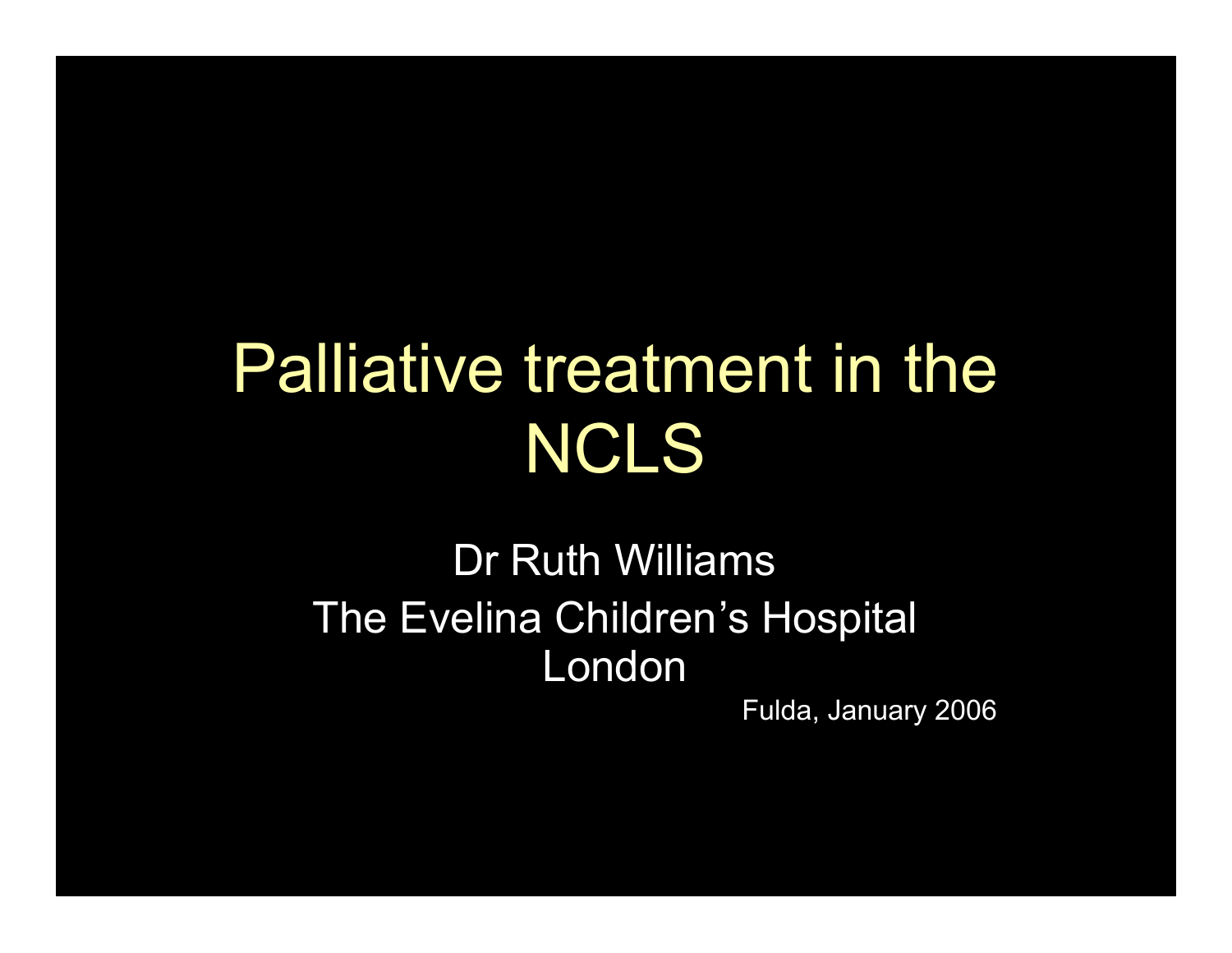## Summary

- Introduction
- Principles of care
- Juvenile onset NCL
- Late infantile onset NCL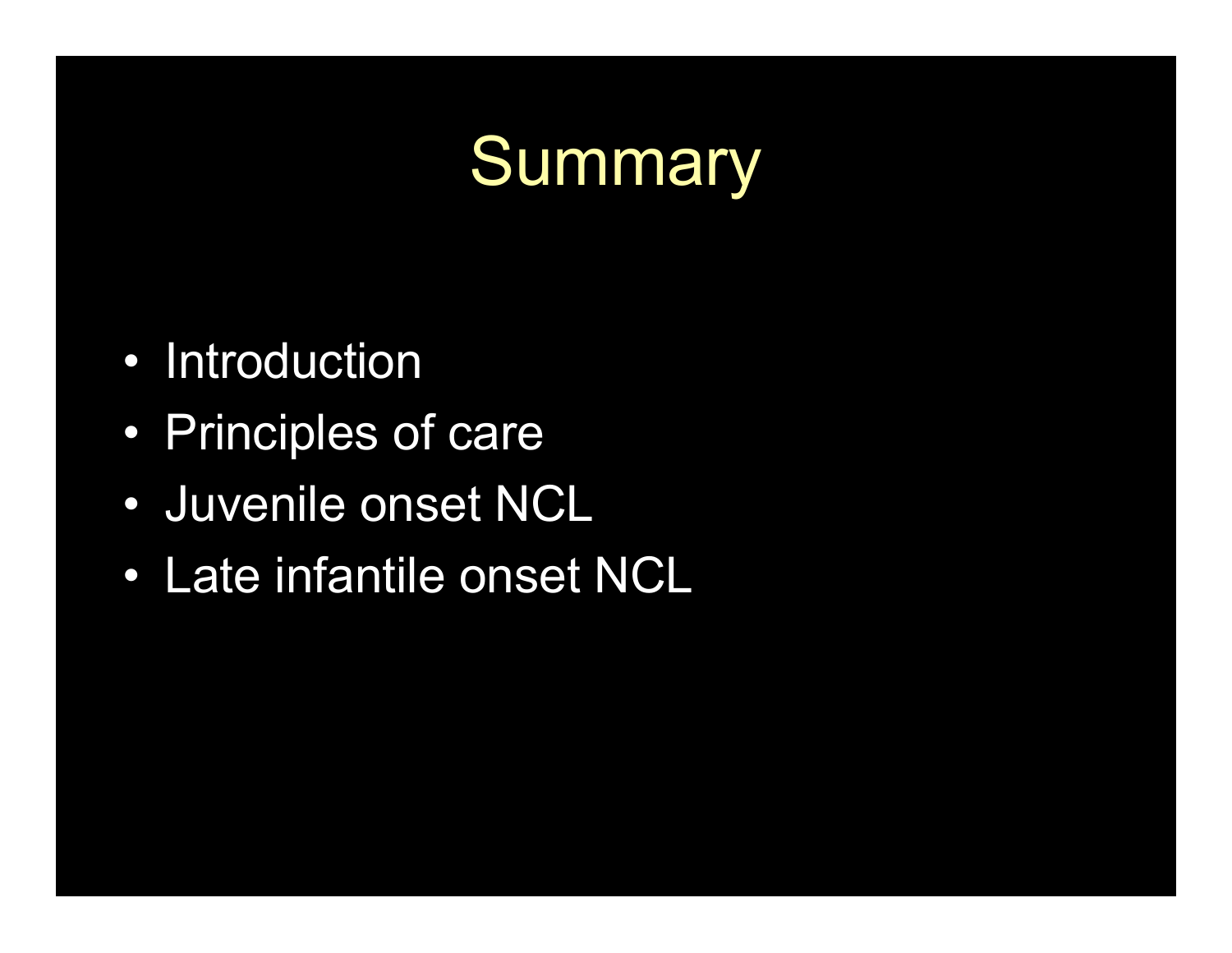# **History**

- Antioxidants (Santavuori, et al 1988)
	- Vitamins E & C, methionine, selenium
	- no benefit on vision
	- no definite effect neurological/cognitive decline
	- Mnd mouse model no benefit with Vit E supplements (Griffin et al, 2002)
- PUFA (Bennett et al 1997)
- Carnitine (Katz et al 1997)
- Flupirtine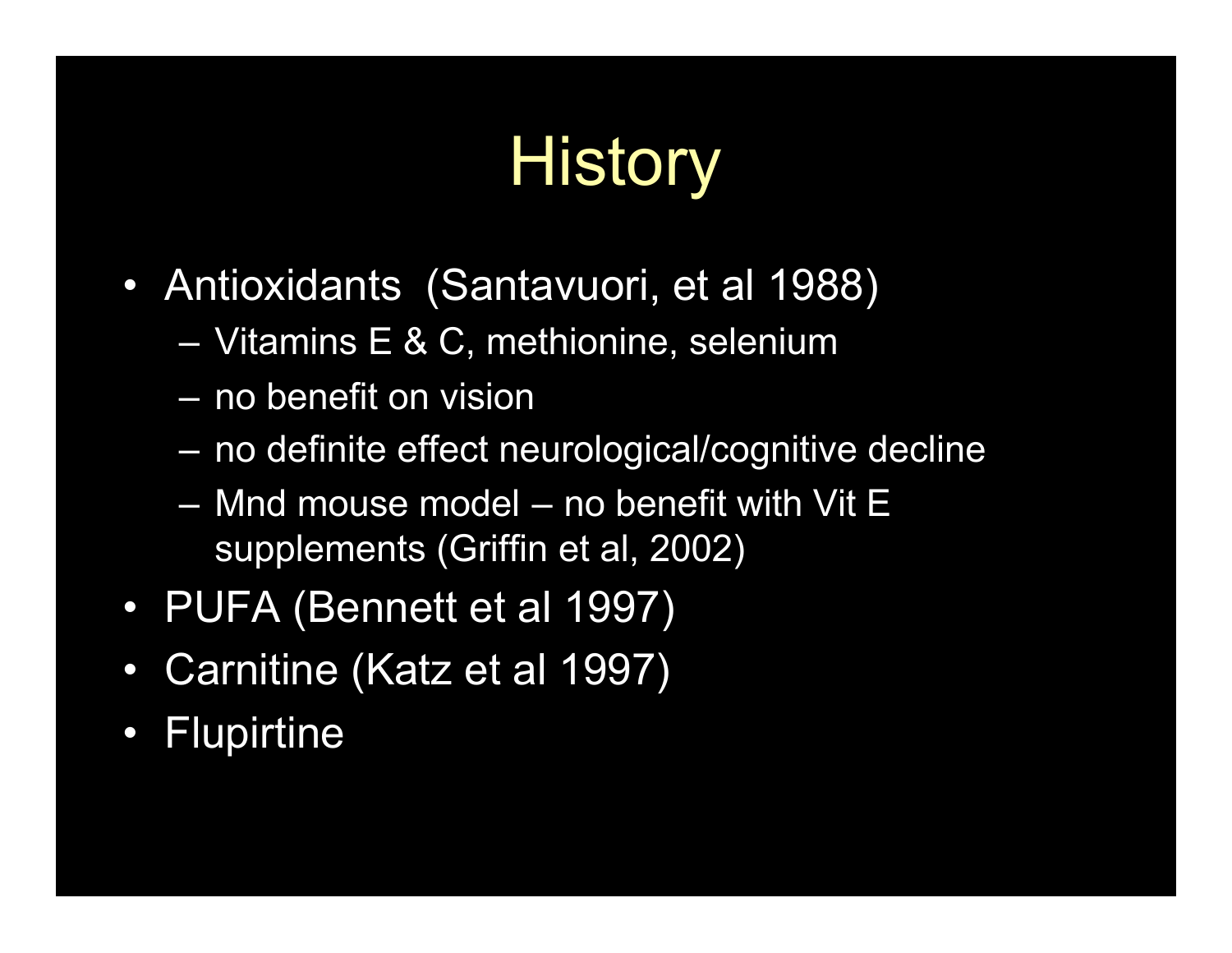## Principles of care

- No harm
- Optimise quality of life
- Holistic
- Manage symptoms
- Maintain and promote skills
- Partnership with individual
- Partnership with family and carers
- Partnership with multidisciplinary colleagues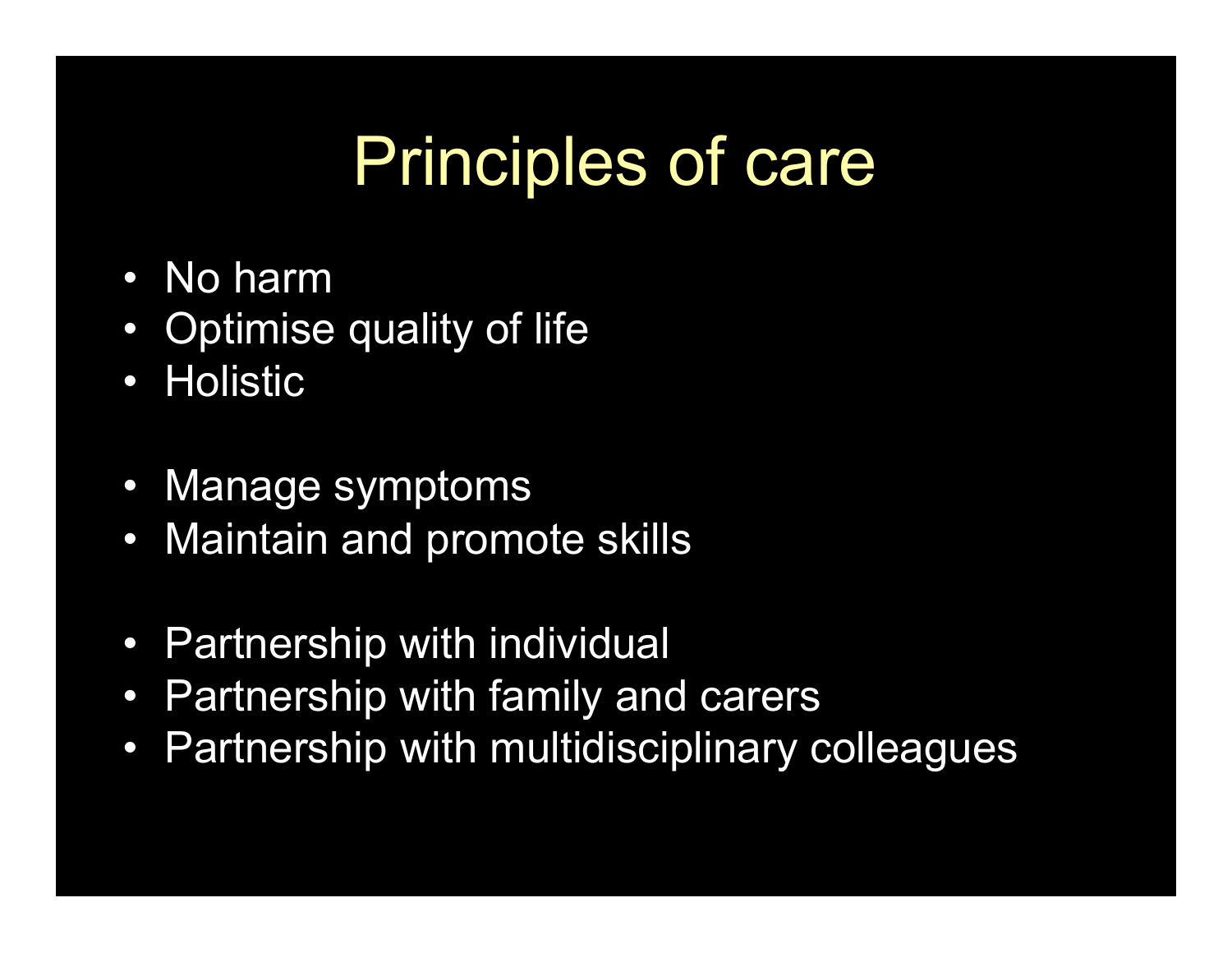## **Considerations**

- Environment
- Physical and emotional needs
- Medical needs
- Day to day variability
- Changing needs
- Respite for carers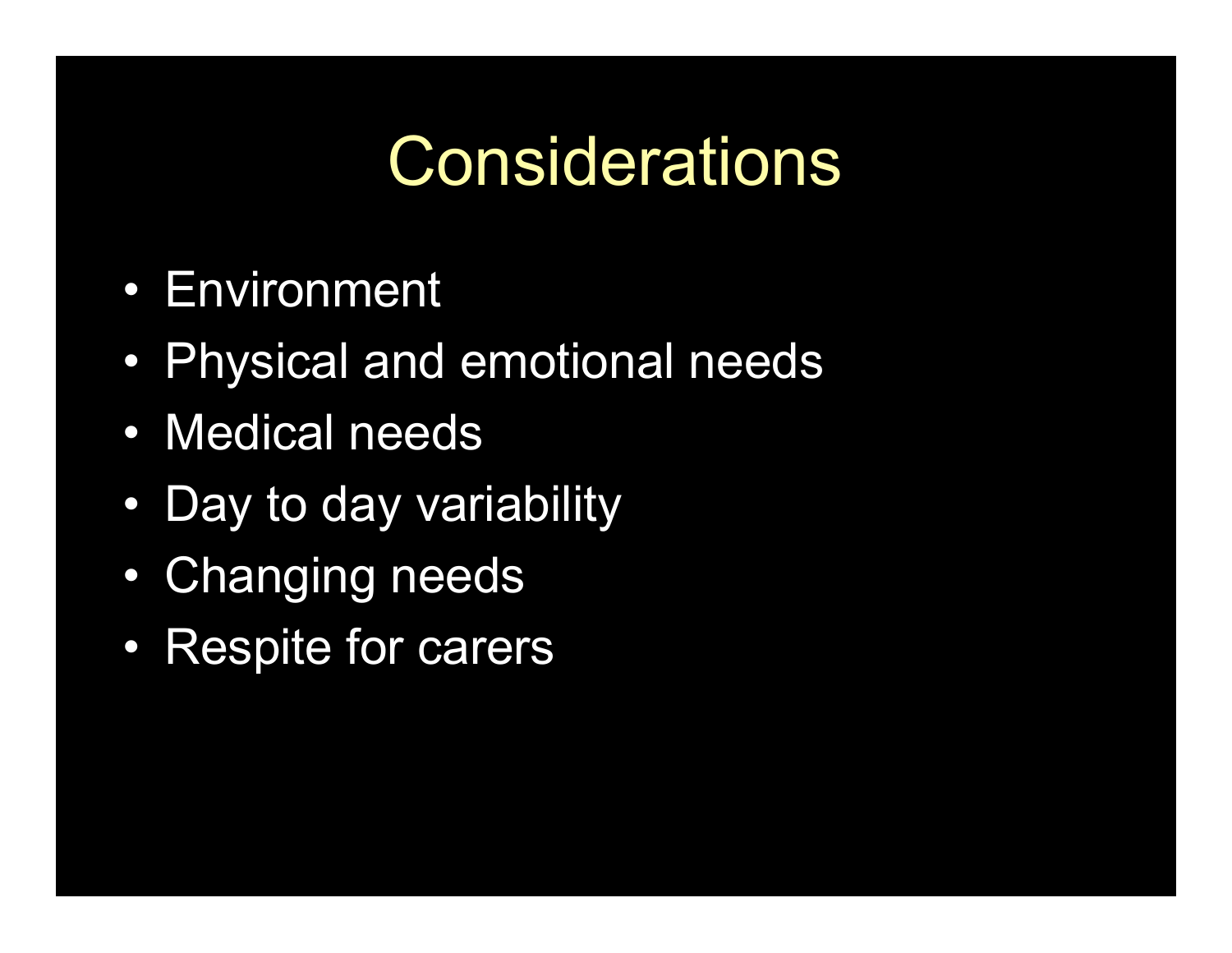## Juvenile Batten Disease (NCL)

- Vision
- Seizures
- Mobility and spatial awareness
- Communication
- Emotional health
- Mental health
- Bladder and bowels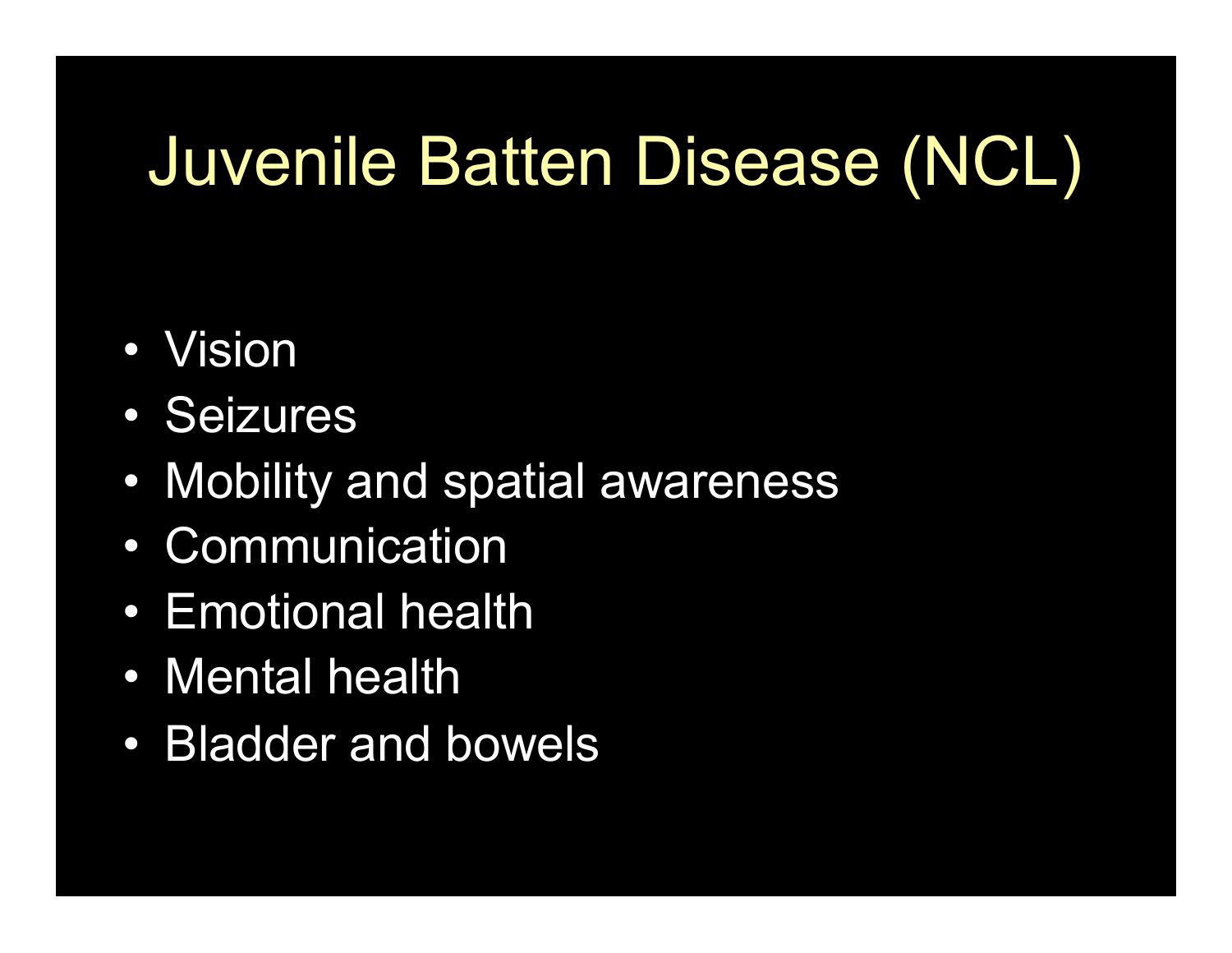#### Seizures

- Seizures all kinds
	- Commonly GTCS
	- Subtle partial, episodes of partial status unrecognised
	- ?relationship with hallucinations/variability in skills
- Valproate, Lamotrigine, Topiramate, Clobazam, Leviteracetam
- Aim for good control
- Drug interactions with antipsychotics
- Role of rectal/buccal benzodiazepines or paraldehyde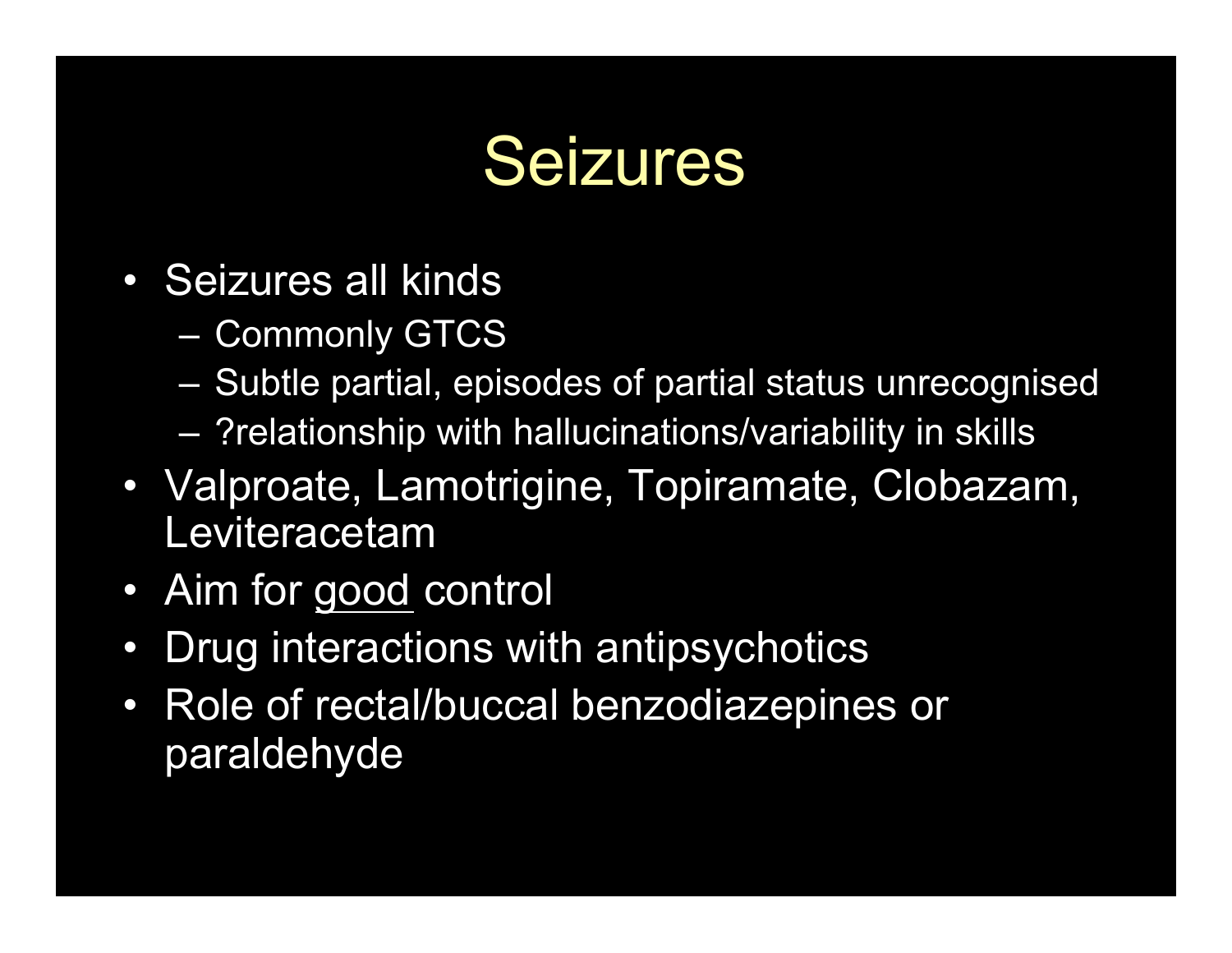### Mobility and spatial awareness

- Characteristic posture
- Slow Parkinsonian gait, difficulty sitting back in chair, initiating movement
- Easily lose balance, may fall
- +/-Tremor
- Effects on speech difficulty initiating speech
- Variability from day to day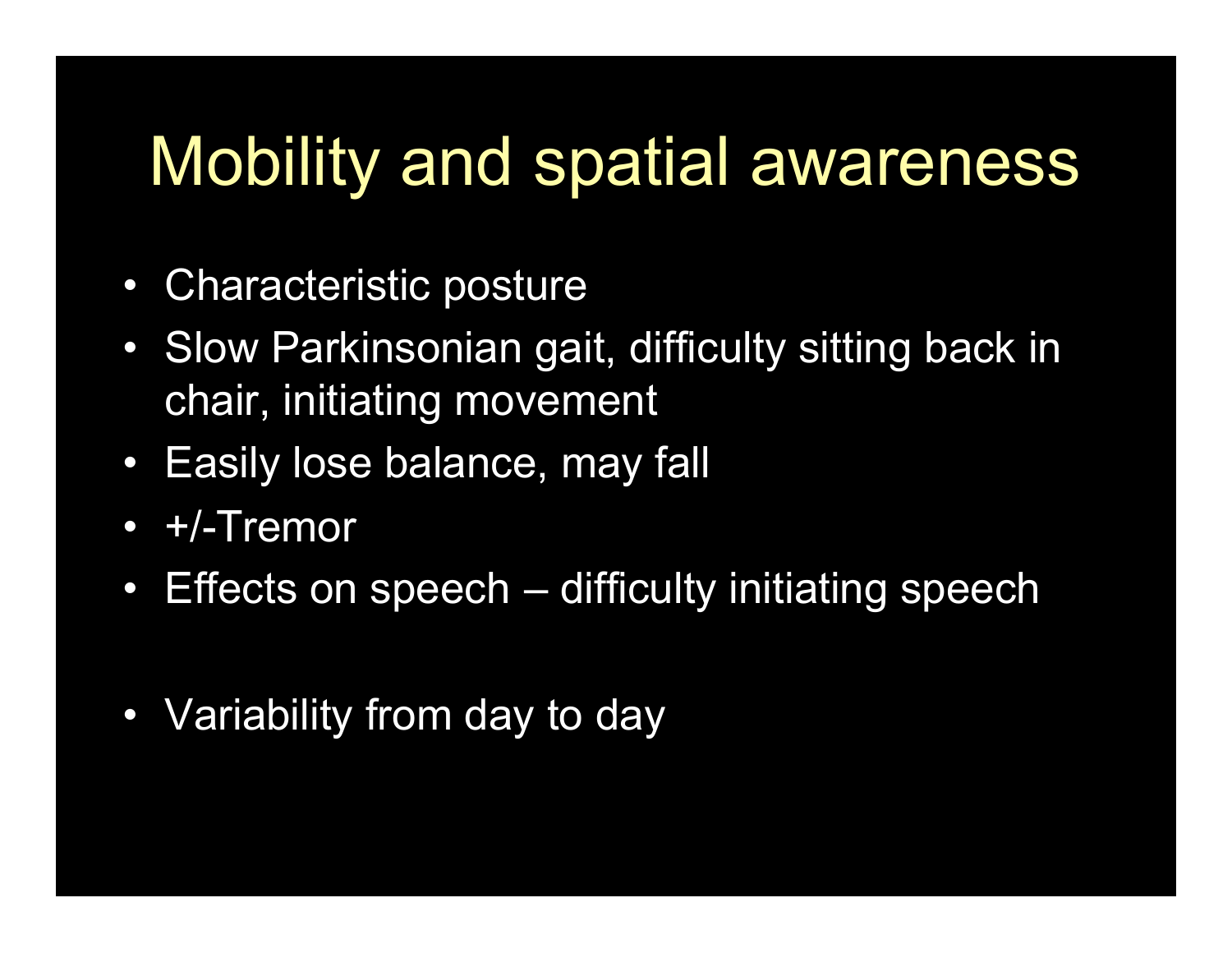#### Mobility and spatial awareness

- Seating and posture
- Lifting and handling
- Enjoyable and therapeutic activities
	- enhance well-being, maintain posture and skills, prevent injury and deformities
- What is the place of Anti Parkinsonian drugs?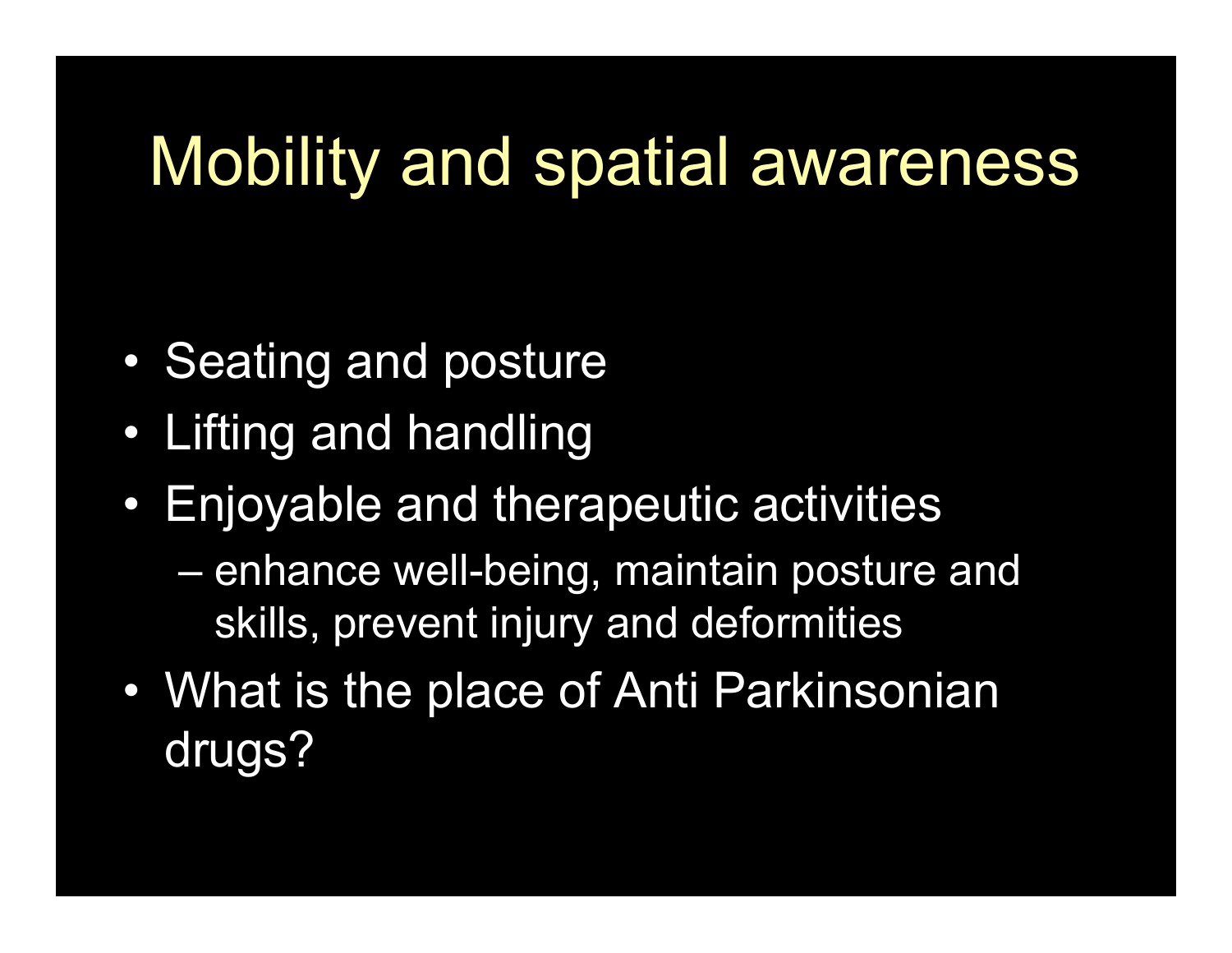## Anti-Parkinsonian drugs

- Sinemet/Madopar
	- L-Dopa combined with extra cerebral dopadecarboxylase
	- Long term extra pyramidal effects
	- Drug interactions with antipsychotics
- Heather House experience:
	- used early to enhance spatial awareness and feelings of safety and wellbeing
- Aberg et al 2001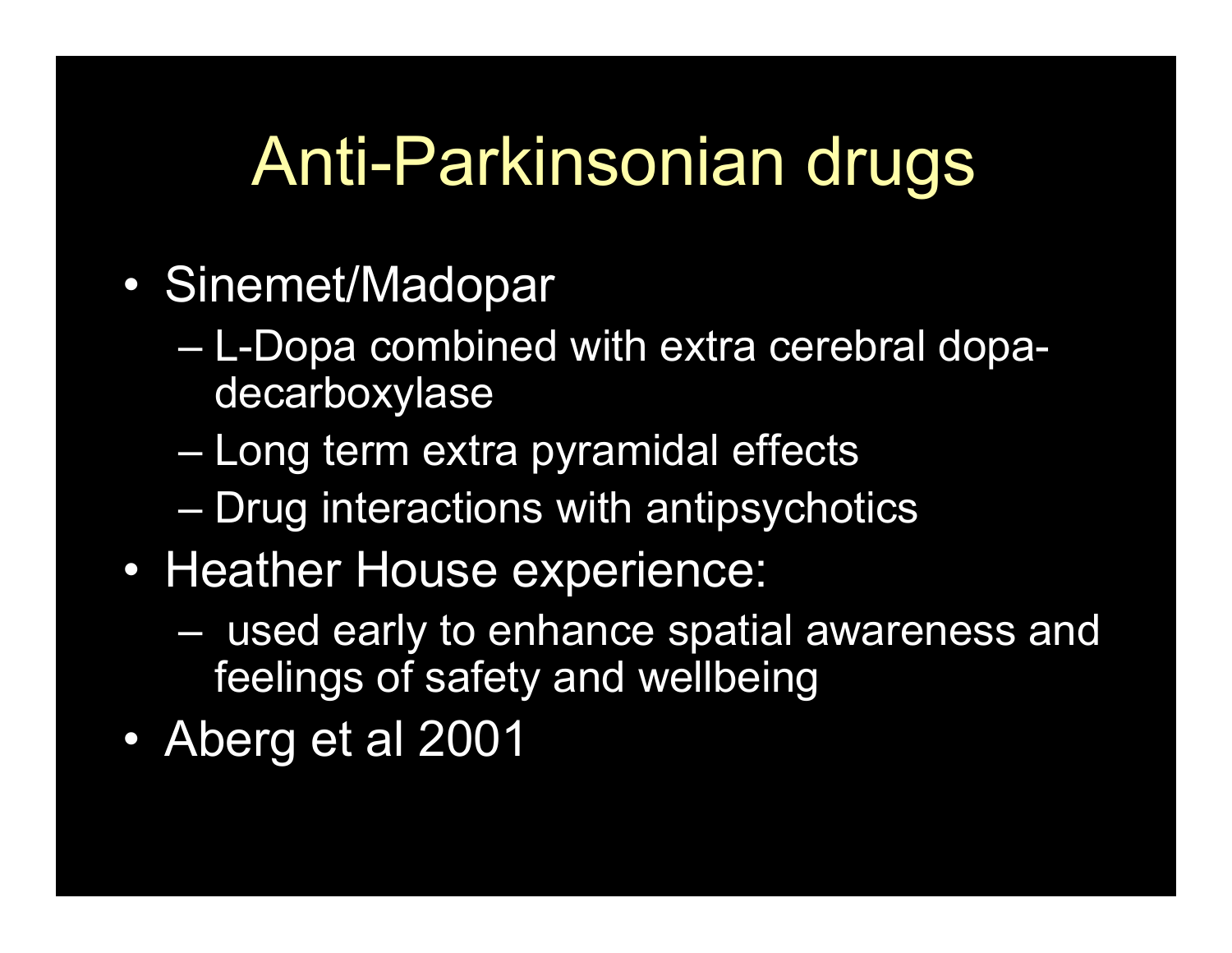### **Communication**

- Repetitive, staccato speech, often pressured
- Becomes more difficult to understand
- Recurrent conversation themes
- Frustration
- Variability from day to day
- Importance of memories
- Encouragement to slow down and tap out
- Augmentative communication objects of reference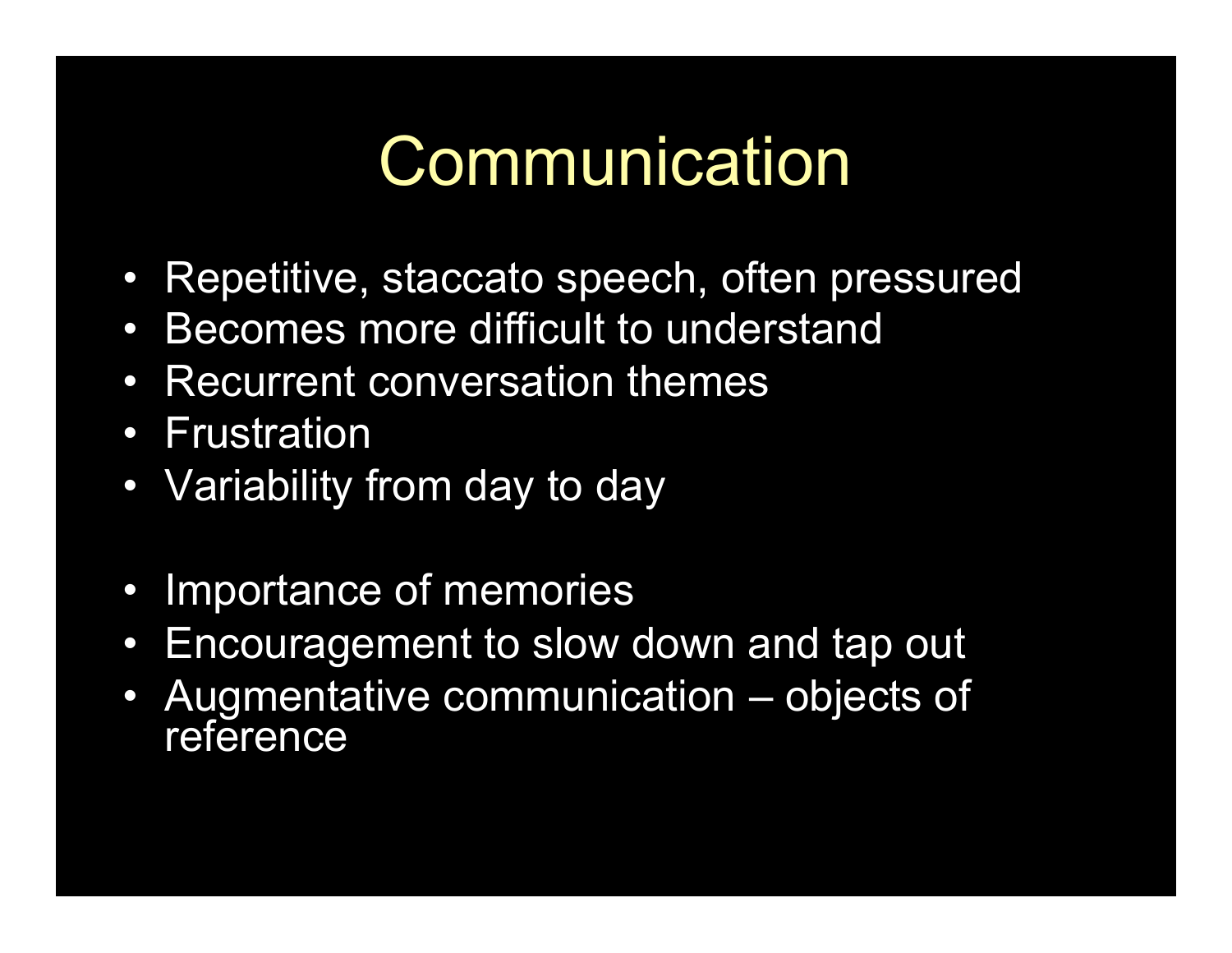## Emotional and mental health

- Familiar and predictable and safe environment – Physical space, behaviour of others
- Carers with experience/training
- Program of activities
	- Normality, flexibility
- Communication
	- Listening, understanding and respect for individuals, responding to anxieties and worries
- Life story work and memory book/box
	- Bartimeus and Heather House
- Family support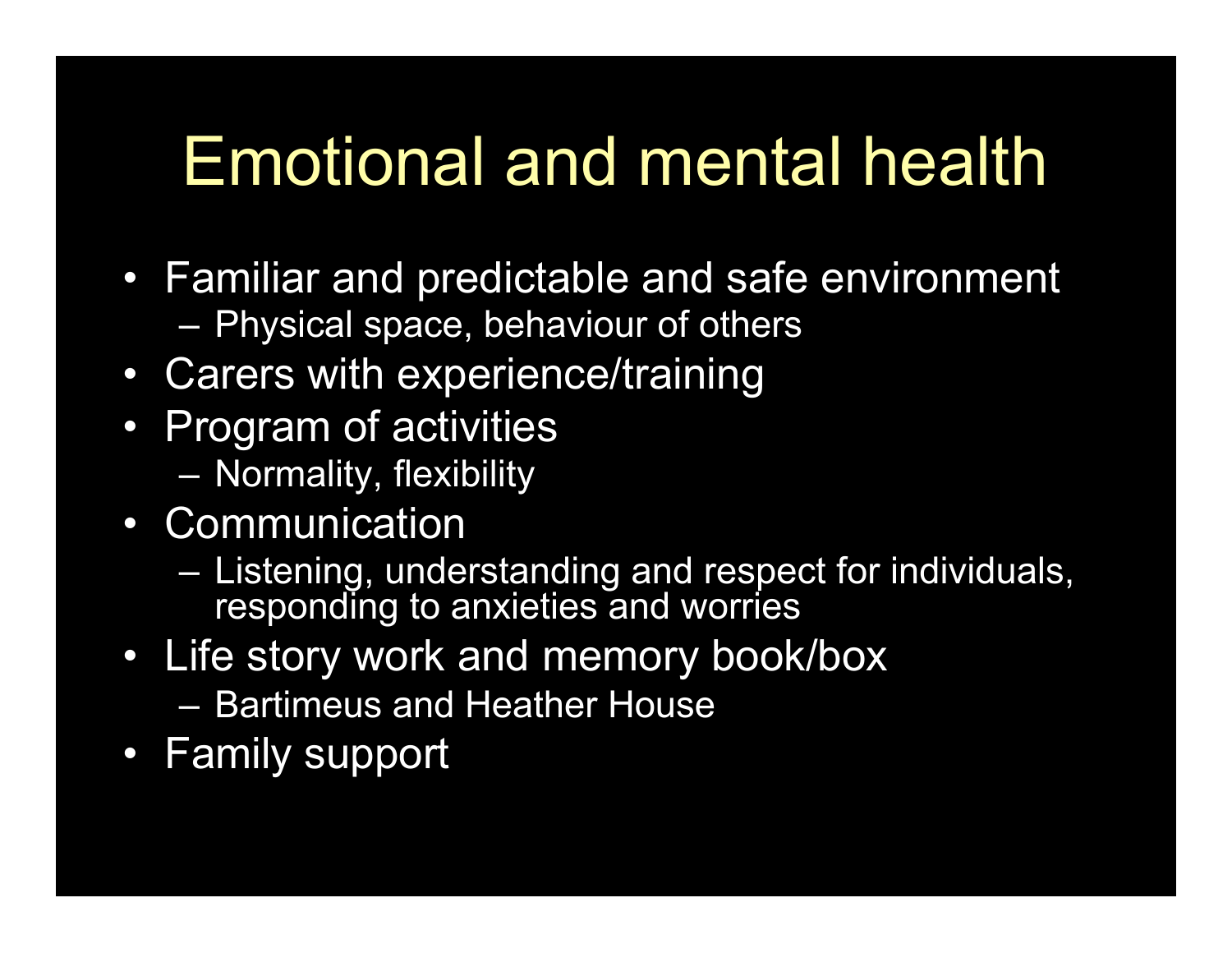## Emotional and Mental Health

- Sleep disturbance
- Anxiety
- Aggressive behaviour
- Depression
- Psychosis and hallucinations
	- related to seizures
	- Related to VI
	- part of disease process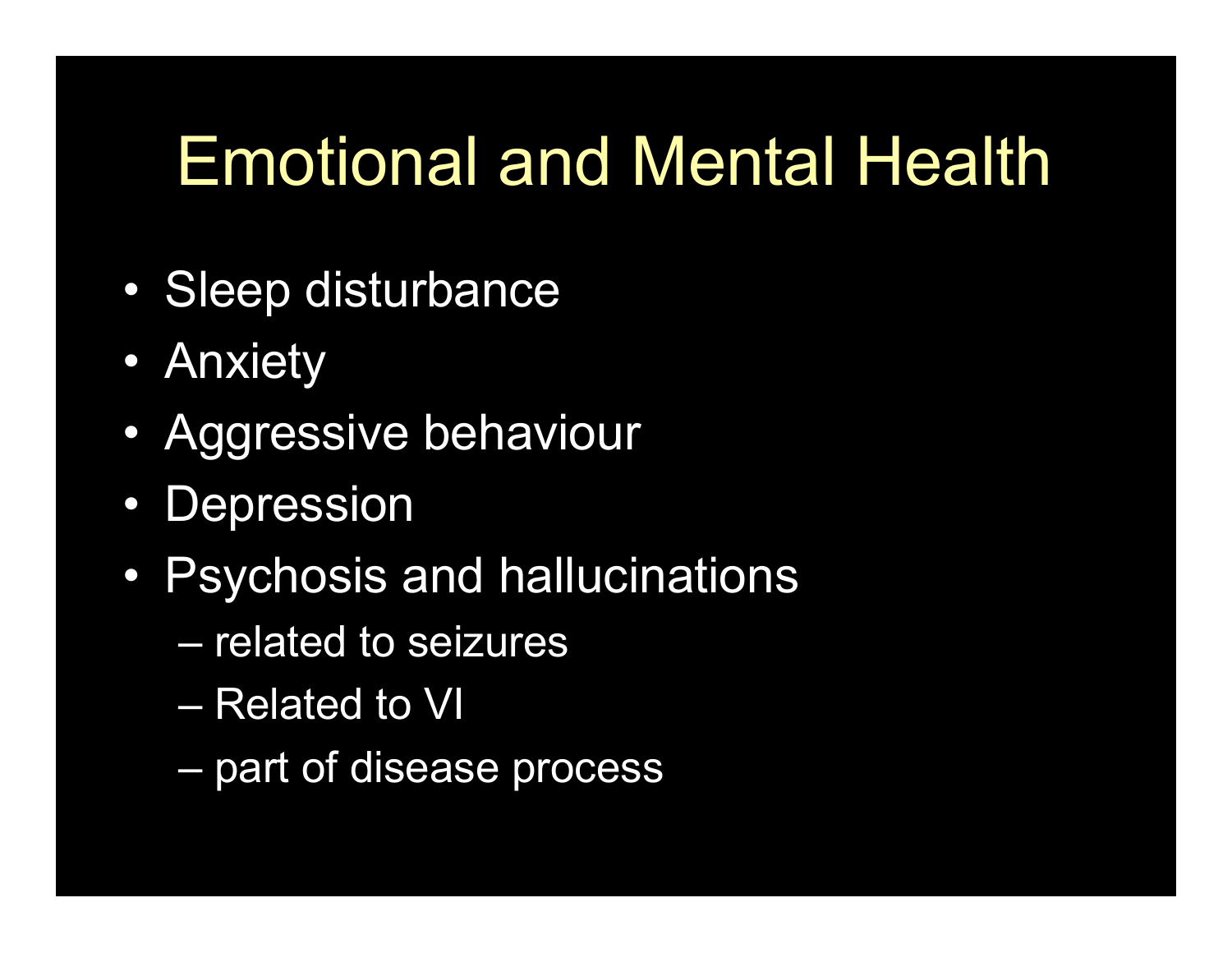## **Hallucinations**

- Diary and monitoring
	- Triggers, maintaining factors
- Familiar safe, confident, quiet environment
- Attention to lighting, seizure control and activities
- Acute
	- One person, repeating reassurance
	- Respiridone single dose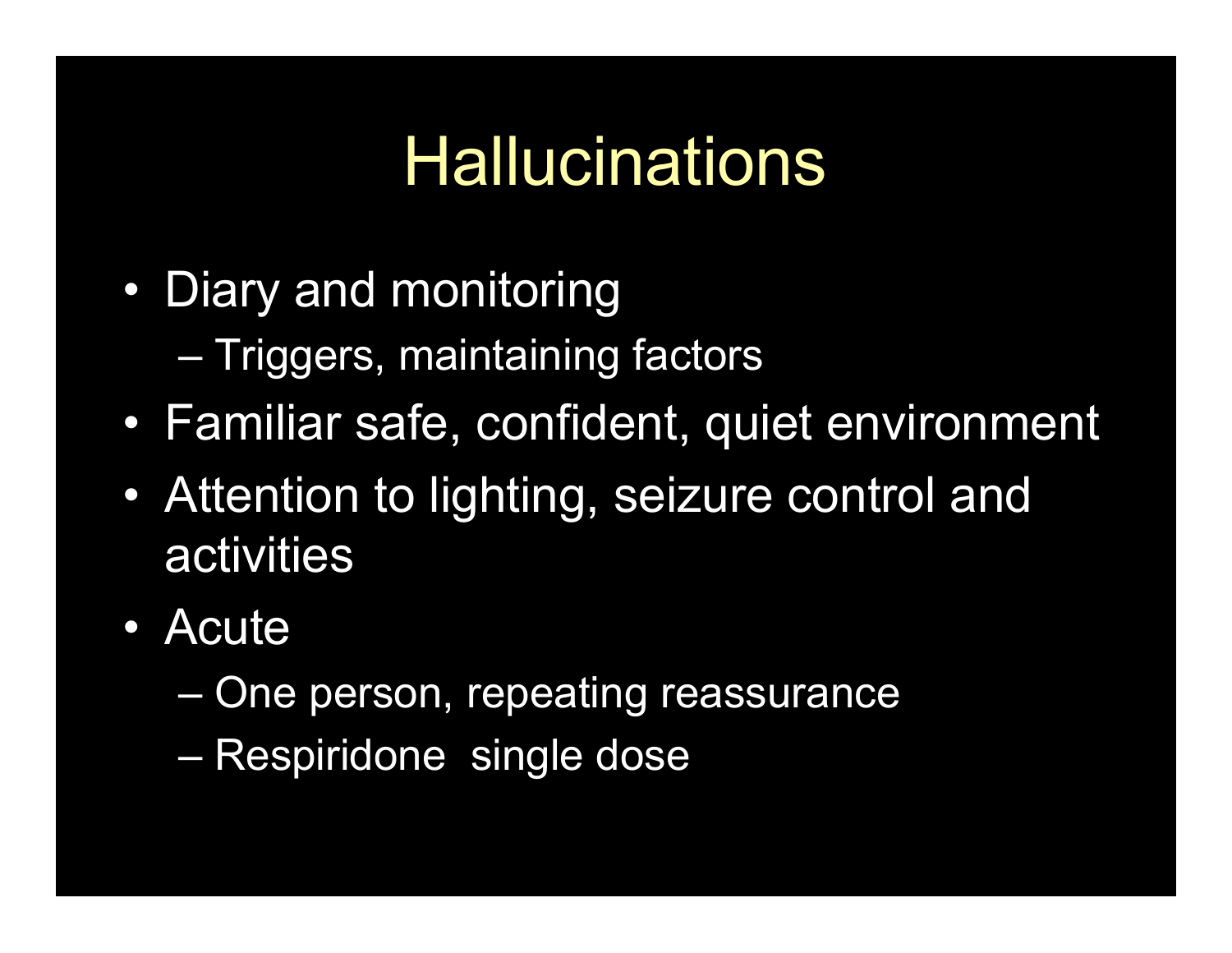### Drug management Behaviour problems

• Melatonin (Hatonen et al 1999)

- Older antipsychotics – Thioridazine
- Newer antipsychotics (Backman et al 2001)
	- Respiridone
		- Intermittent/Continuous
	- Olanzepine
	- Sulpiride
- Pain control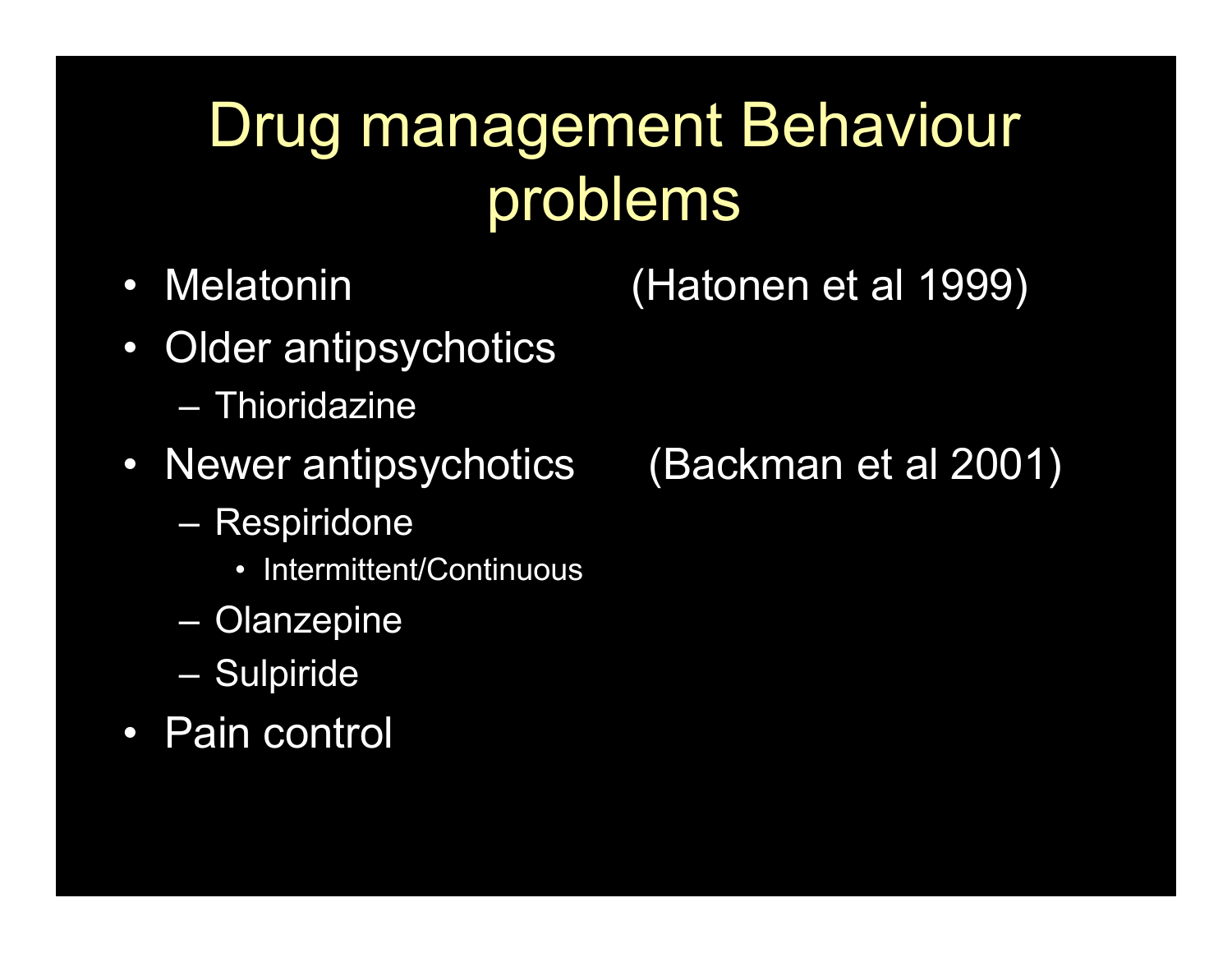## Drug worries

- Lower seizure threshold
- Increased extra pyramidal effects
- Fatigue
- Weight gain
- Not effective
- Malignant neuroleptic syndrome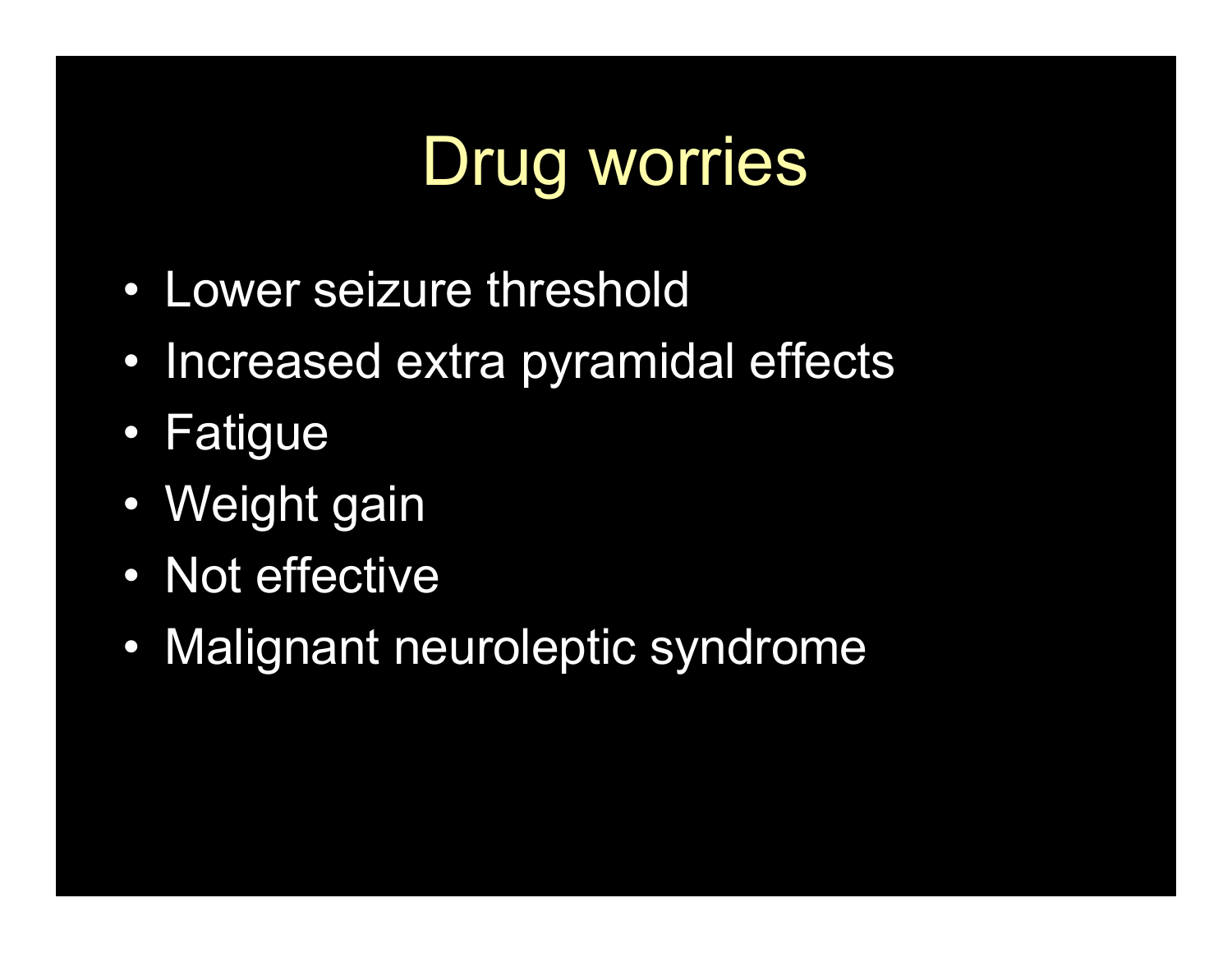#### Bladder and bowels

- Fluid intake
- Varied diet as long as possible
- Active and proactive management of constipation
	- Simple laxatives
	- Stimulants
	- Movicol
	- Enemas as necessary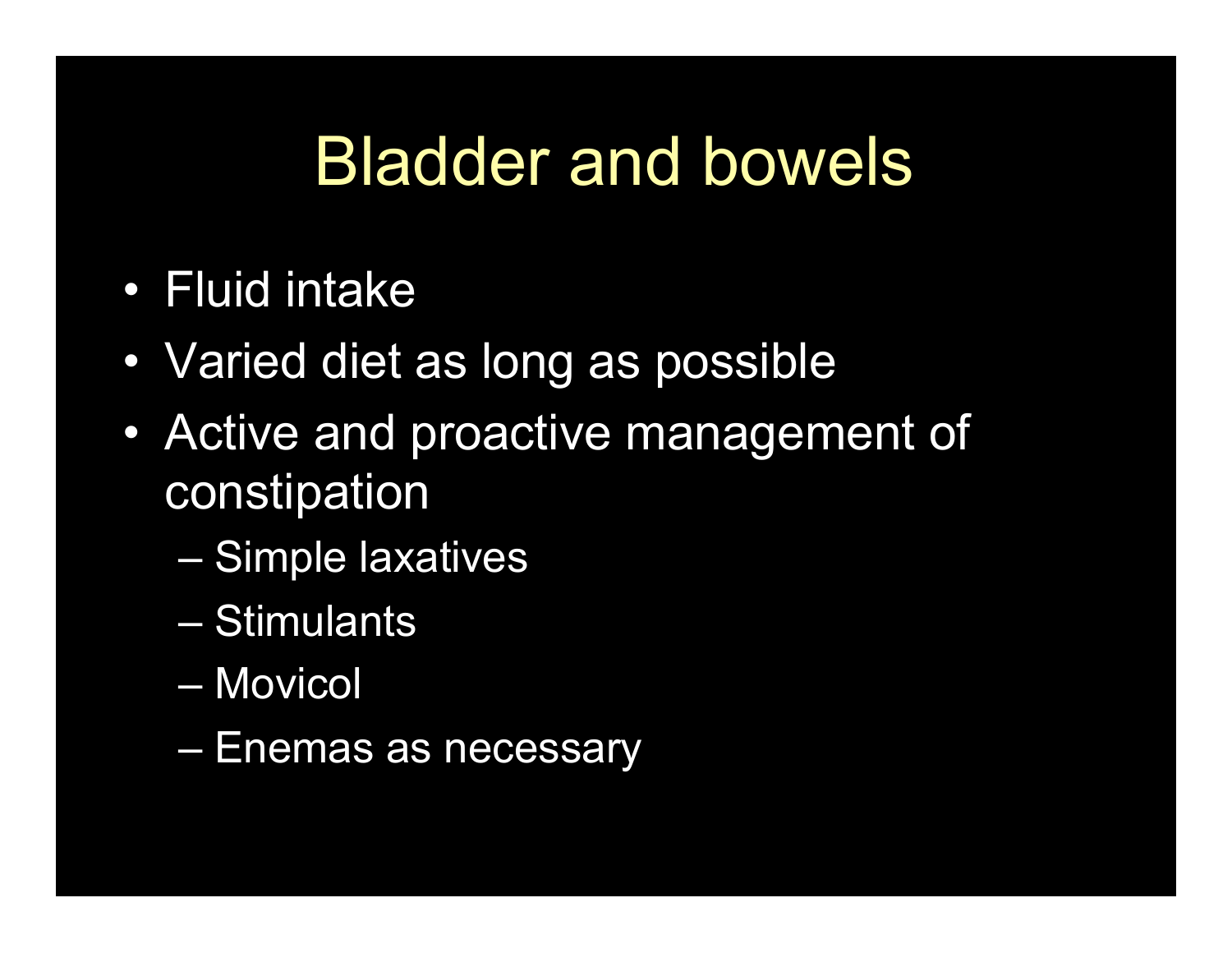#### Feeding and nutrition

- Speech and chewing often together
- Attention to seating and positioning
- Attention to food volume, speed of presentation and textures
- Regular assessment, weights
- Risk of aspiration
- Augmentative feeding NGT, gastrostomy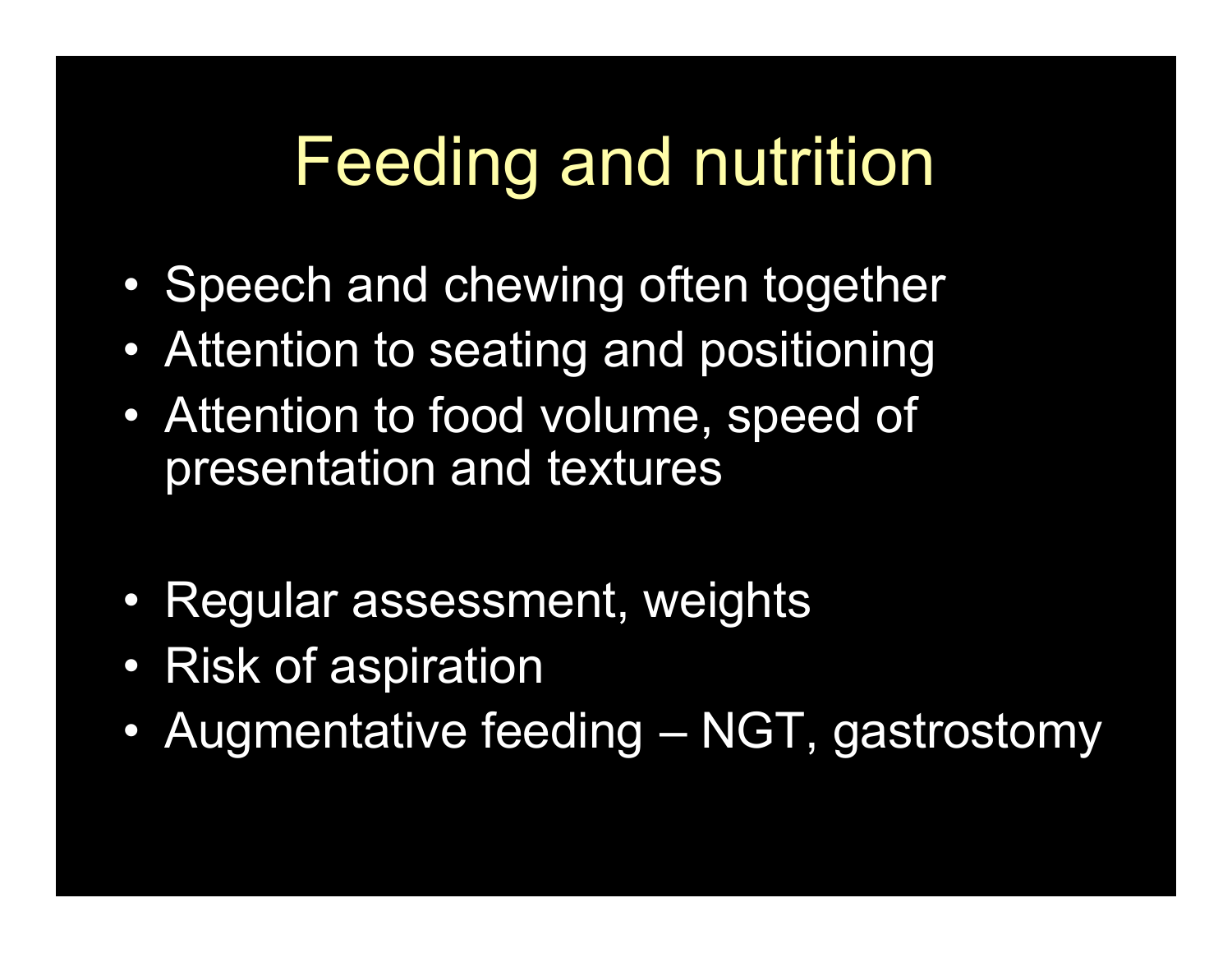## Puberty and menstruation

- Acne, hirsutism, polycystic ovaries – (Aberg et al 2002)
- ?part of disease process
- ?side effects of AED treatment
- Minimise use of valproate where possible
- Combined oral contraceptive to regulate cycles
- Ovariectomy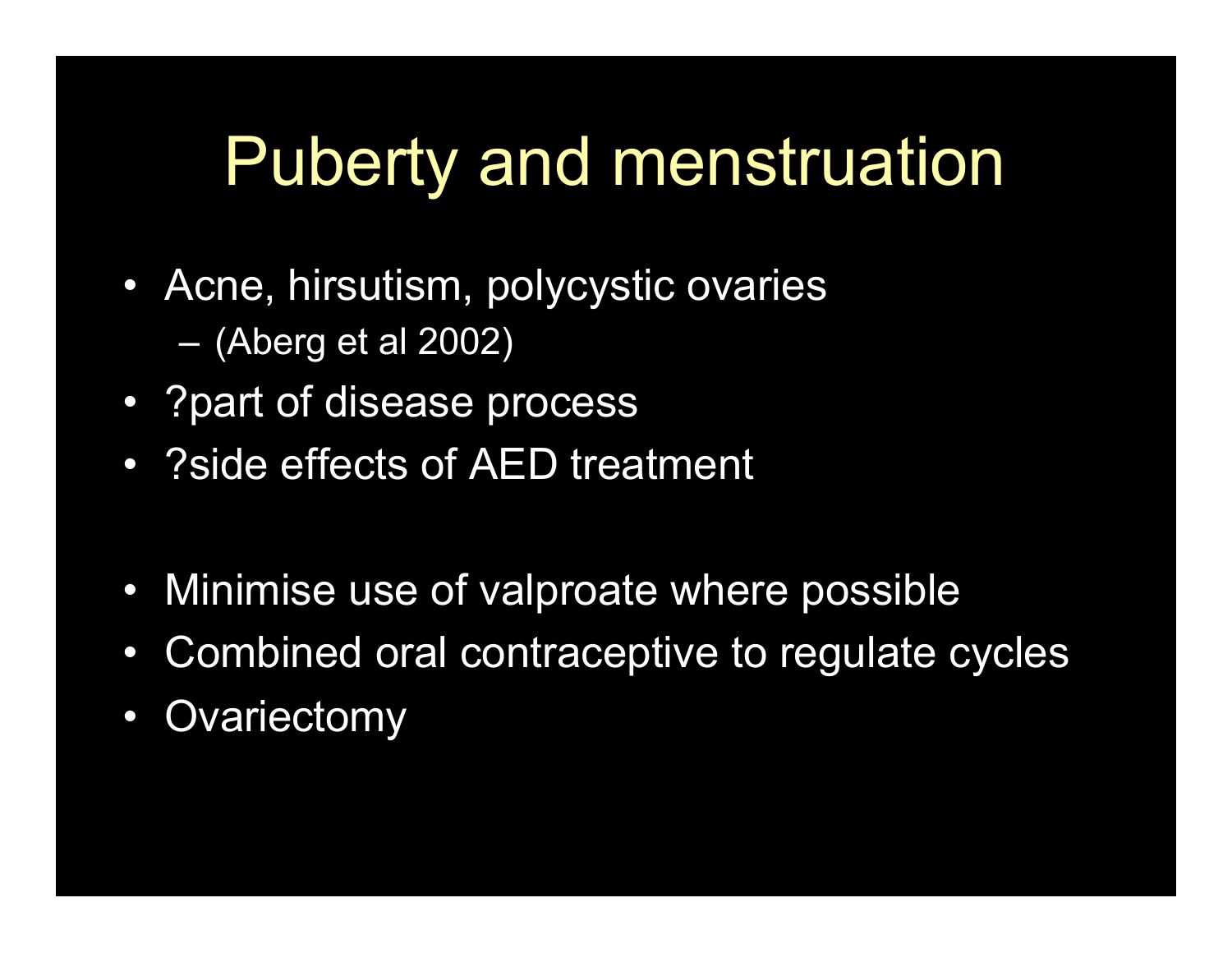## Family and Carer support

- Parent support network
- Access to specialist help and advice
- Respite care
- Transitional care
- Research ability to participate, understand and sometimes fundraise.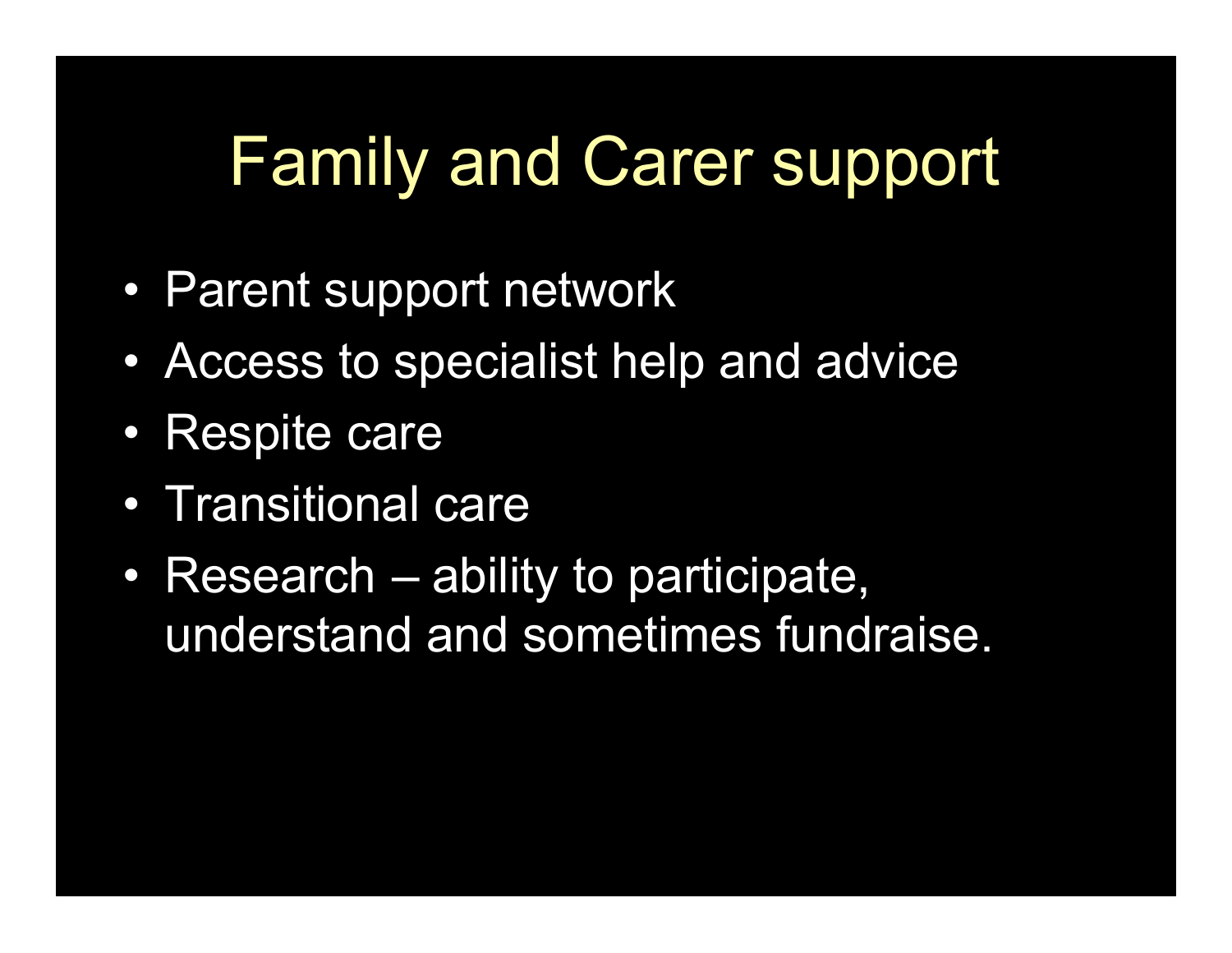## Late infantile Batten Disease (NCL) and variants

- Vision
- Seizures
- Mobility
- Communication
- Feeding
- Sleep
- Bladder and bowels
- Irritability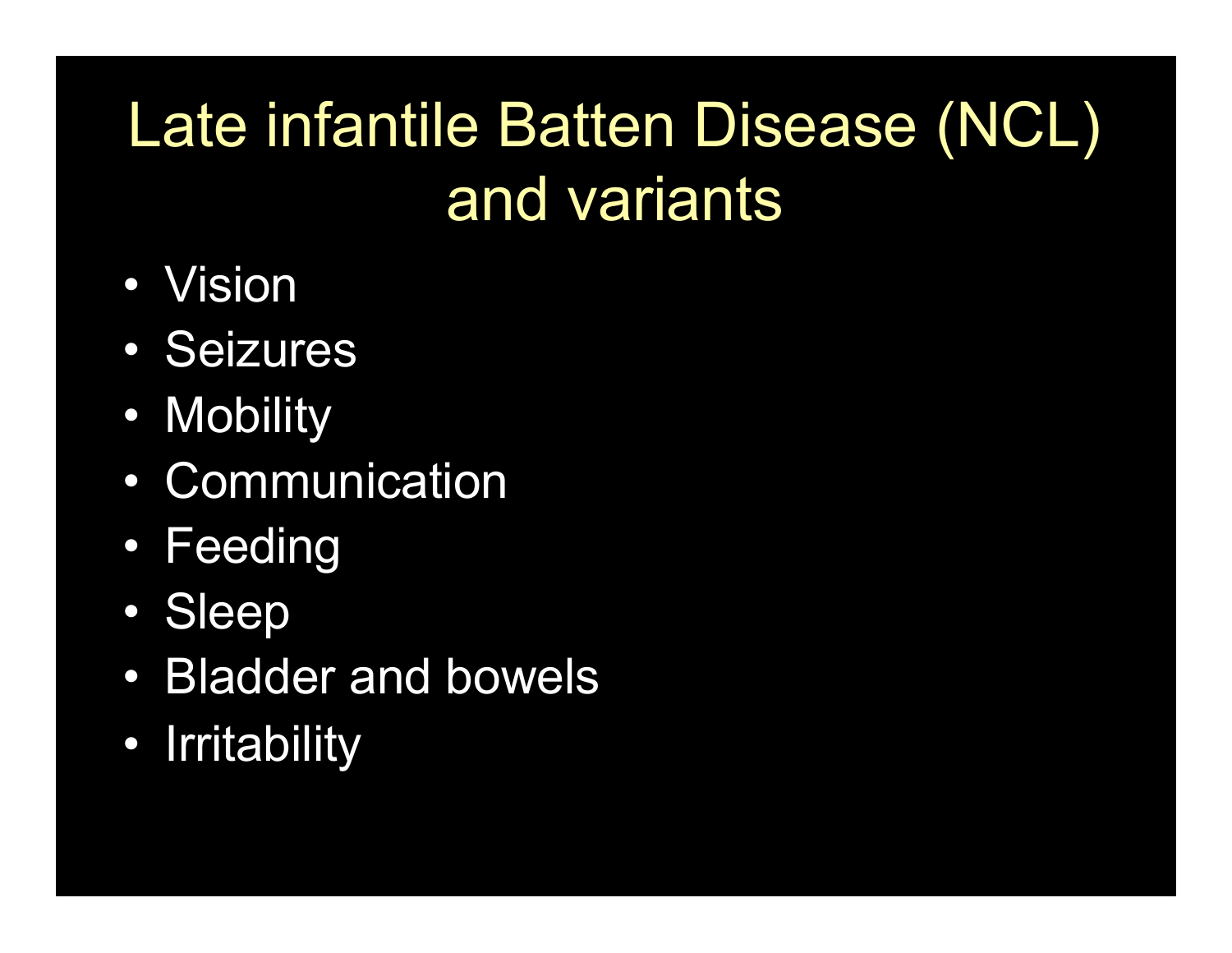### LINCL seizures

- GTCS, Partial, drops
- Myoclonus prominent later
- LI variants may have status, very resistant seizure disorders
- Generally:
	- Valproate, clobazam, topiramate, piracetam helpful
	- Lamotrigine, Carbamazepine unhelpful
	- ? Leviteracetam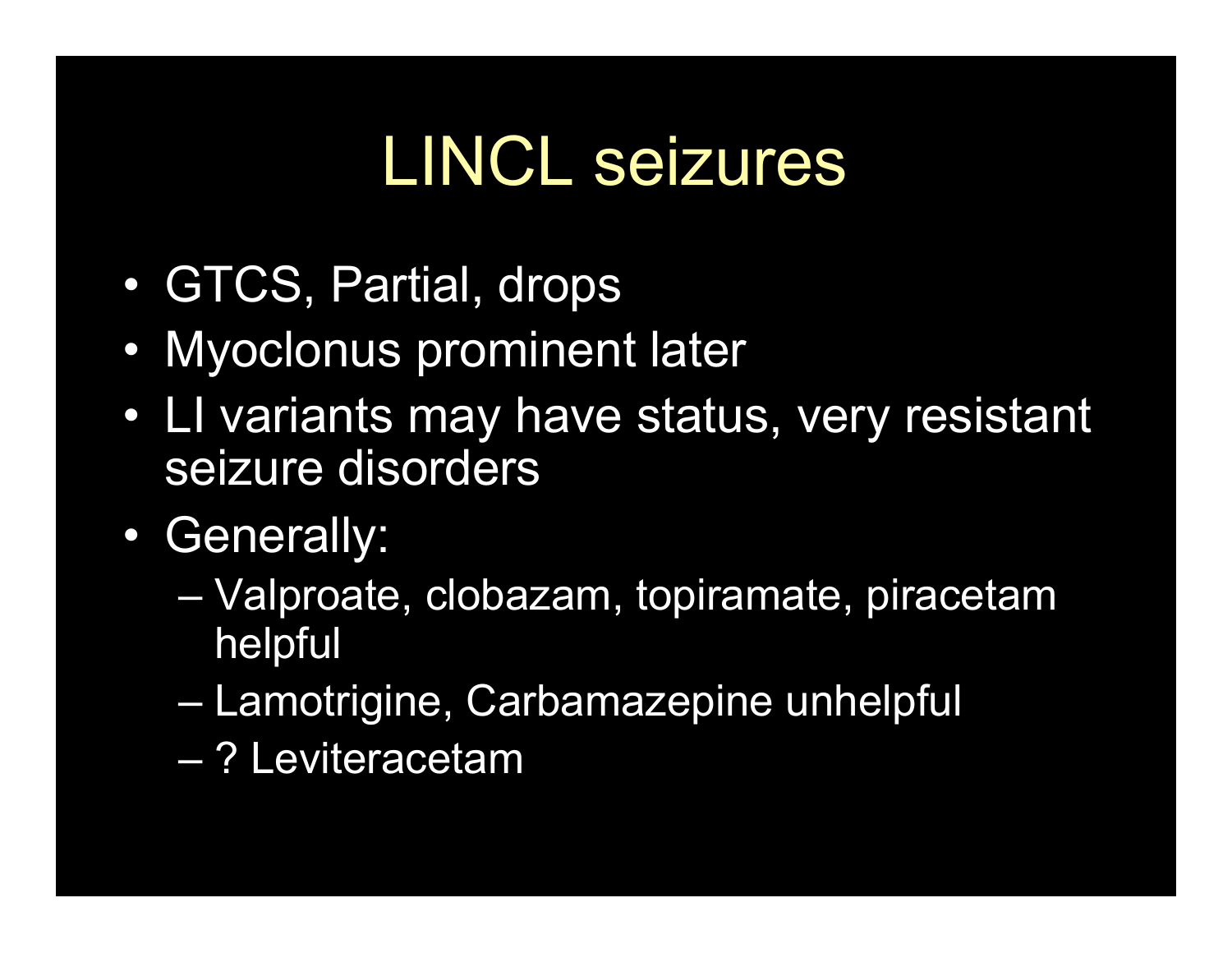#### Feeding, irritability, bladder and bowels, dribbling and secretions

- Laxatives
- Fluids
- Attention to seating and posture
- Baclofen
- Simple analgesics
- Sleep: melatonin, chloral hydrate
- Hyoscine patch / glycopyrrolate
- Saline nebulisers , physio and suction
- Gastrostomy feeding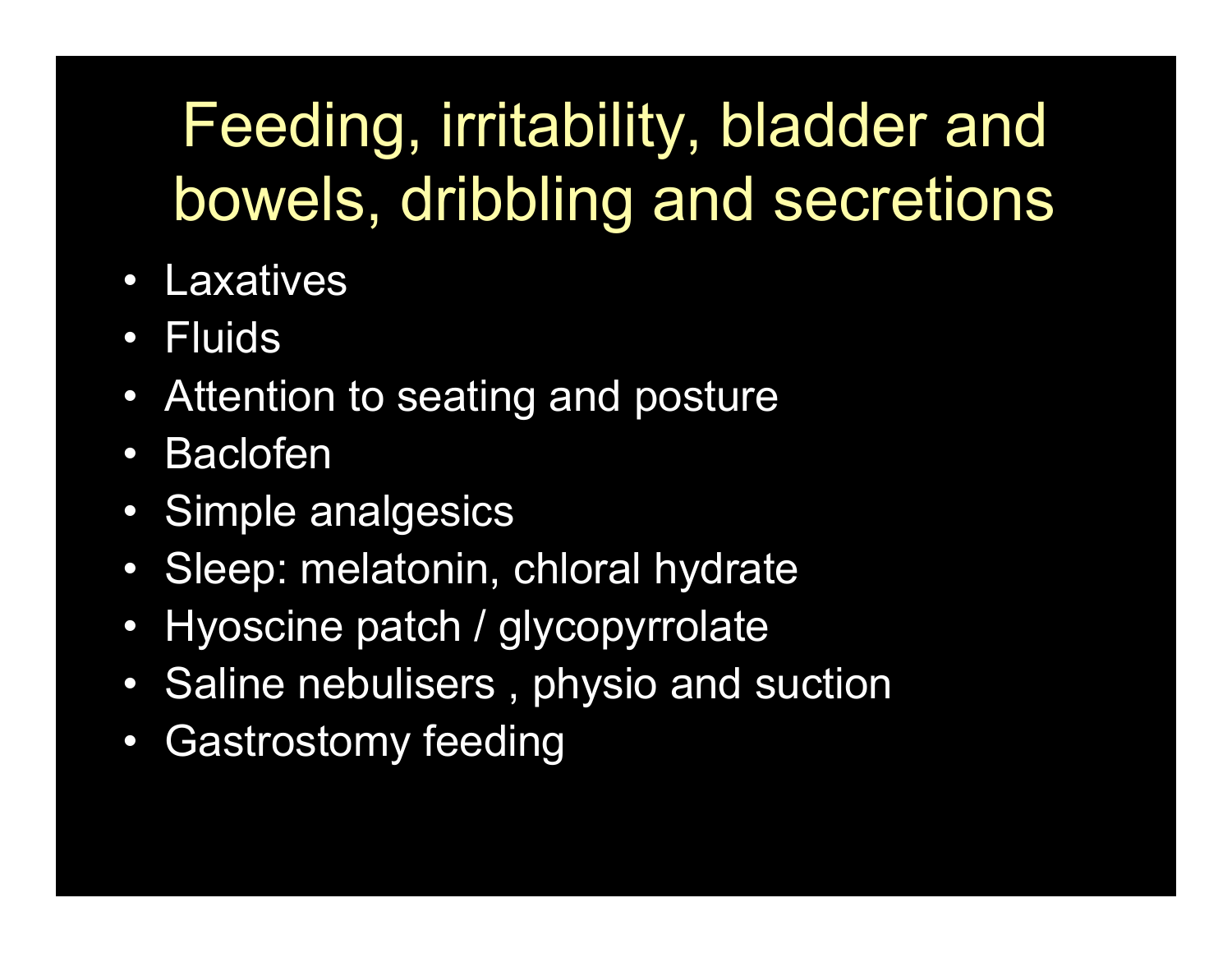## Equipment and family/carers

- Housing modifications
- Tracking and hoisting
- Sleep systems and adjustable hospital beds
- Respite
- Parent support network
- Access to experts and research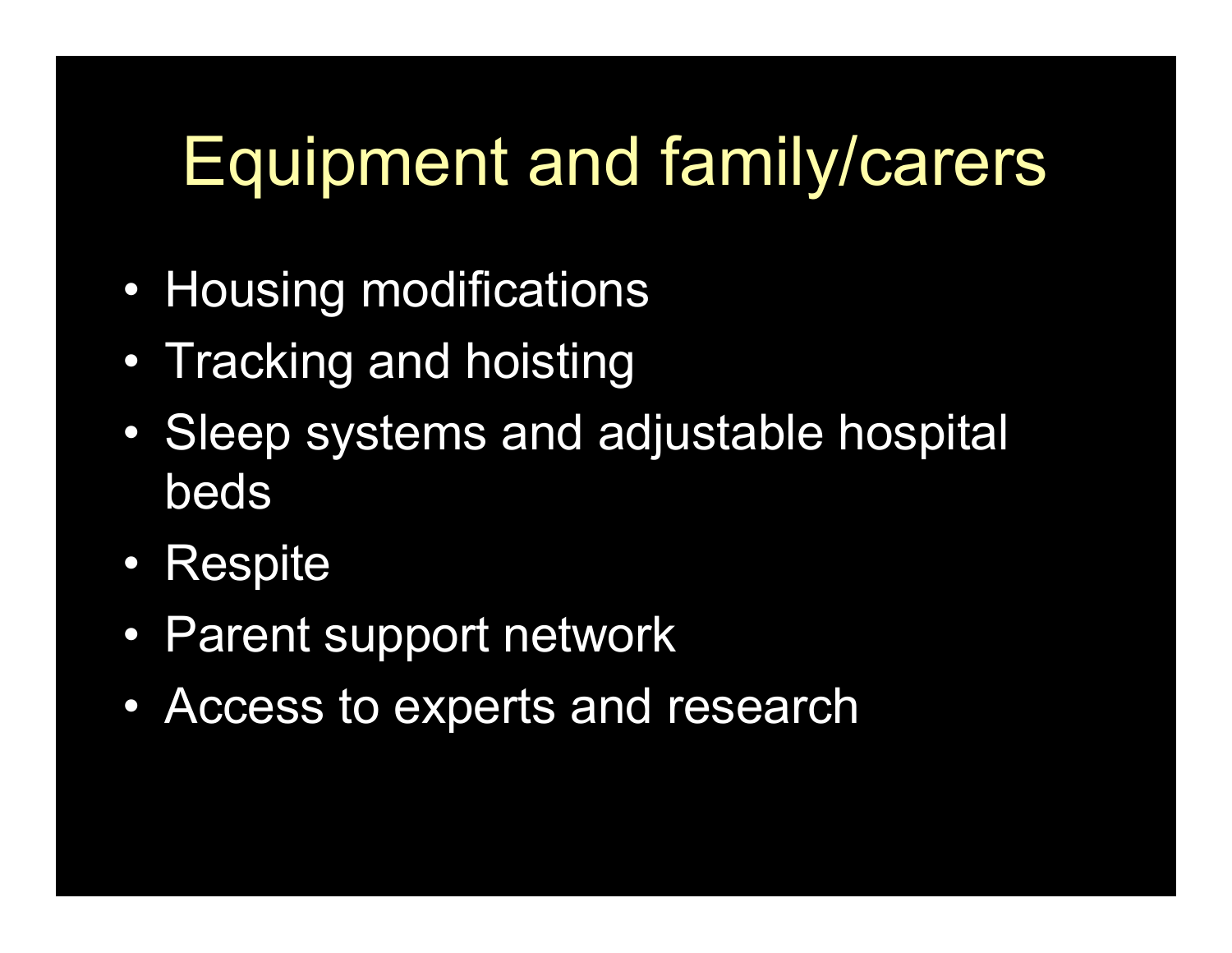## **The UK Batten Interest Group**

- Multidisciplinary and interagency
- 3 meetings per year
- Develop clinical guidelines and standards of care
- Share difficult clinical problems
- Increase understanding amongst professionals
- Support and engage in research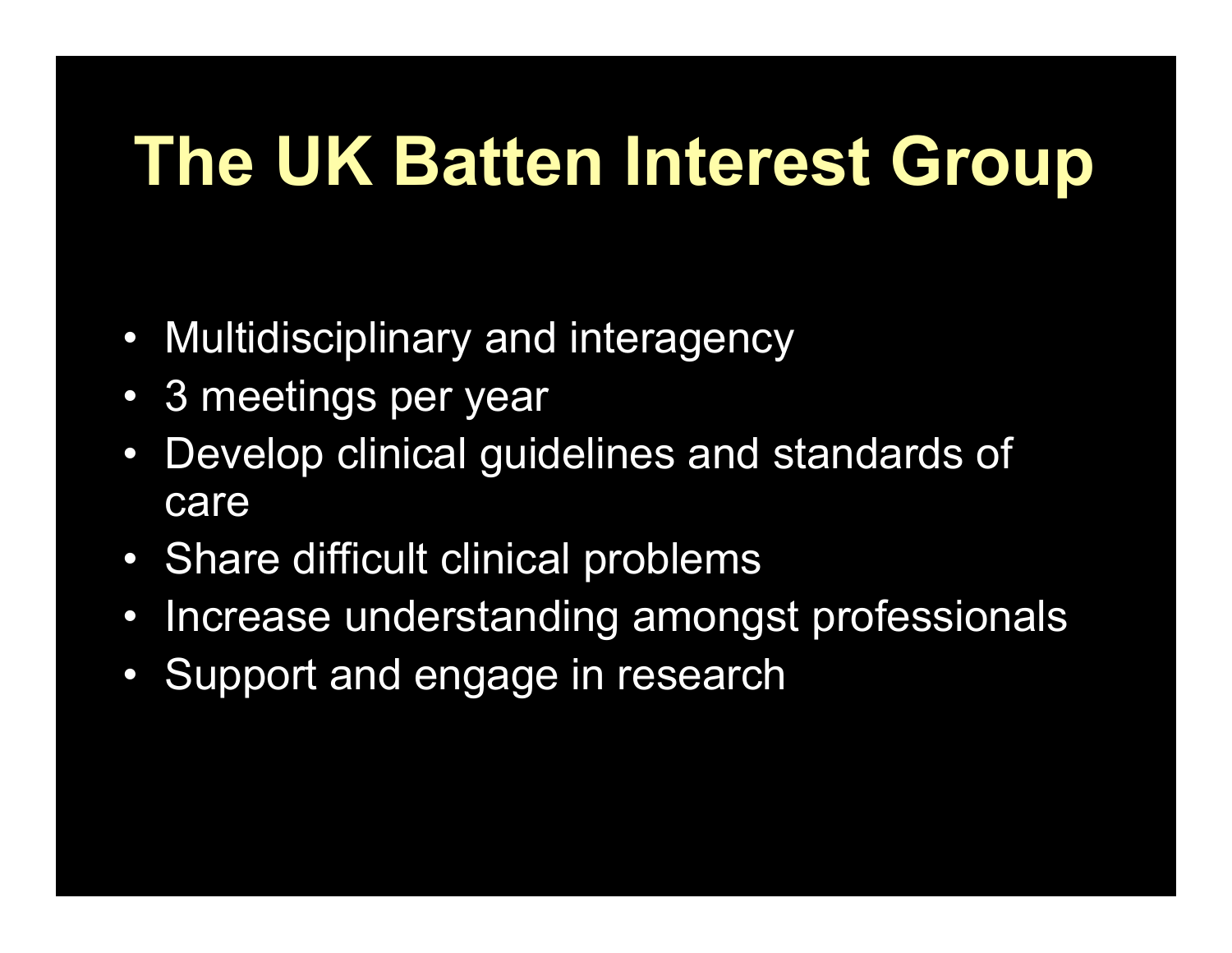#### Acknowledgements

- Young people and families
- Sarah Kenrick, See-Ability Heather House
- Teaching, nursing, care and therapy staff
	- Dorton House School
	- West of England School for Children with little or no Sight
- Batten Interest Group